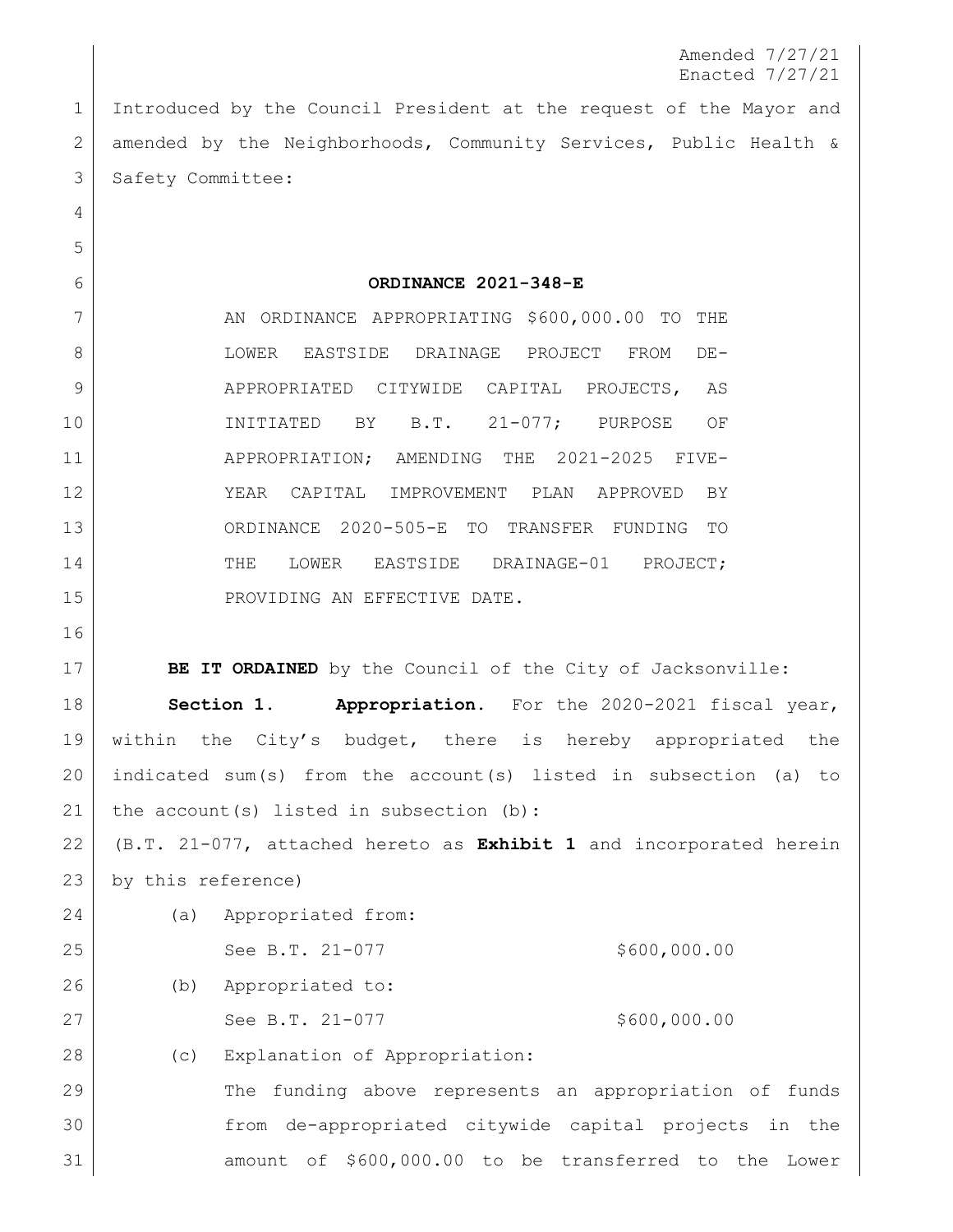1 Eastside Drainage project (the "Project").

 **Section 2. Purpose.** The purpose of the appropriation in Section 1 is to transfer funds from de-appropriated citywide capital projects to the Project. This transfer is necessary to fund reconciliation of quantities and field adjustments at the completion of the Project which includes design, permitting, right- of-way acquisition and construction of drainage improvements for 8 | flood reduction in the area bounded by Spearing Street on the west, 9 7th Street on the north, Martin Luther King Drive on the east, and 10 1st Street on the south.

 **Section 3. Capital Improvement Plan Amendment.** Ordinance 2020-505-E, adopting the 2021-2025 Five-Year Capital Improvement Plan (the "CIP") for the City and certain of its independent agencies, is hereby amended to transfer \$600,000.00 to the Project from other de-appropriated citywide capital projects. The Project is more fully described in the Project Information Sheets attached hereto as **Revised Exhibit 2**, labeled as "Revised Exhibit 2, Rev CIP, July 19, 2021 – NCSPHS" and incorporated herein by this reference. The City Council finds that the deferral of this amendment of the CIP until the next annual budget and CIP review will be detrimental to the best interests of the community because such deferral will unnecessarily delay completion of the Project which is designed to provide a reduction in ongoing maintenance (operational) expenses and to reduce the risk of flood for 25 properties within the Project area.

 Pursuant to Section 122.605(c), *Ordinance Code*, enactment of this Ordinance requires the affirmative vote of two-thirds of the City Council members present at the meeting because of the CIP amendment set forth in this section. This Ordinance shall constitute an amendment to Ordinance 2020-505-E. In all other respects, the Five-Year Capital Improvement Plan approved by

 $- 2 -$